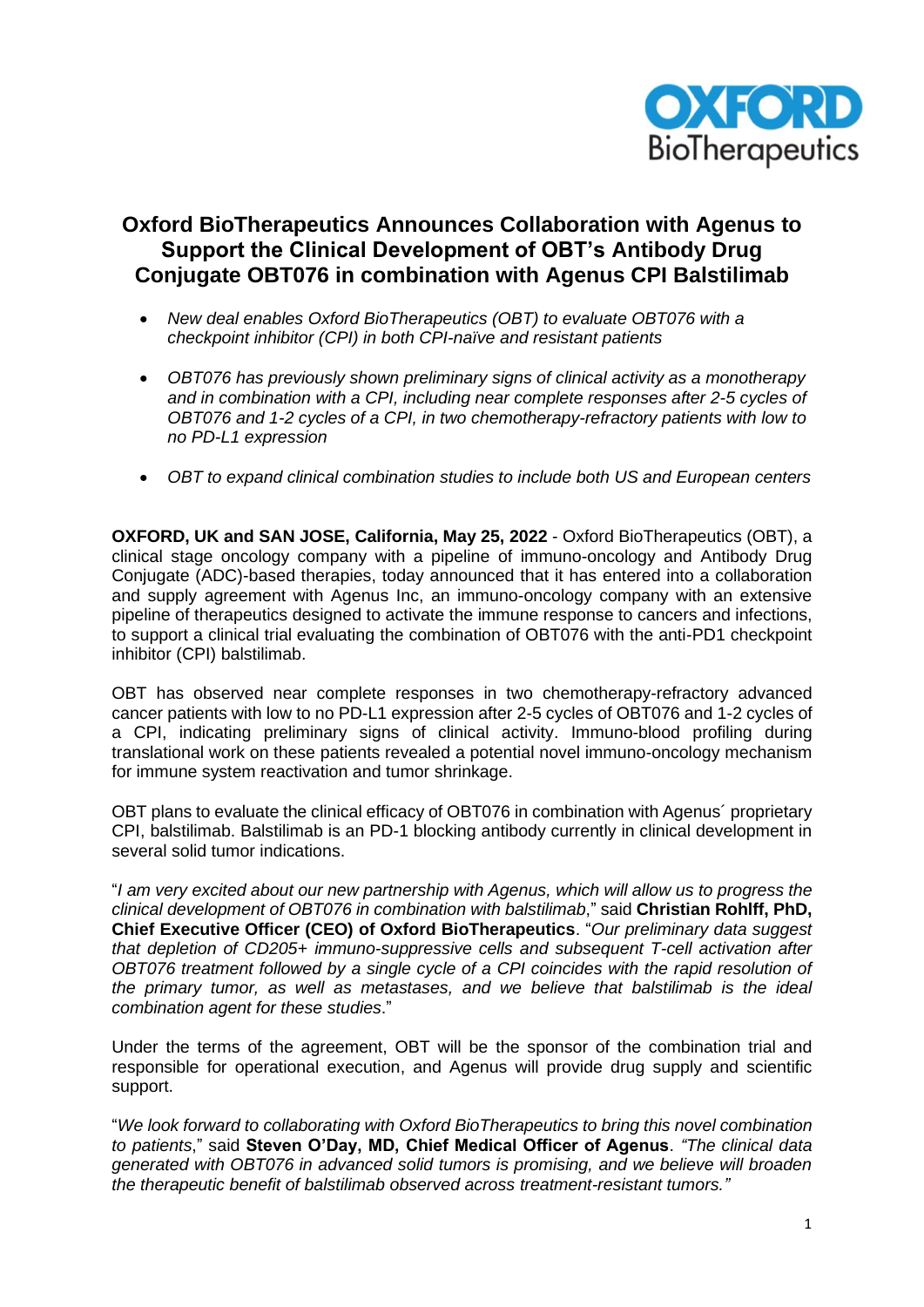

The study will be conducted in the US as well as in several European countries including France, Germany, Belgium and Greece, and will focus on patients with solid tumors including lung, gastric and ovarian cancer.

"*Our initial Phase 1 findings suggest that OBT076 may activate the immune response against the tumor through a potentially novel mechanism in some patients; based on these encouraging results, we are advancing OBT076 into the next stage of clinical development in combination with a CPI*," **said Rahim Fandi, MD, PhD, Chief Medical Officer (CMO) of Oxford BioTherapeutics**. "*Agenus with their deep experience in the field of immune-oncology is the ideal partner for us*."

\*\*\*

# **About OBT076**

OBT's lead clinical program, OBT076, an ADC utilizing an ImmunoGen toxin, initiated expansion in a U.S. Clinical Trial in 2021 in patients with advanced or refractory solid tumors, including gastric, bladder, ovarian and lung cancer, where CD205 is overexpressed. Infiltration of tumors by immunosuppressive cells correlates with adverse outcomes (lower progression free and overall survival), suggesting that this process contributes to the progression of several cancers. OBT076 is advancing into Phase 1b trials assessing the efficacy of OBT076 as a monotherapy as well as in combination with a CPI in both checkpoint-naïve and resistant patients with solid tumors. Subsequent disease-specific Phase 2a trials are planned in nonsmall cell lung, ovarian and gastric cancer patients. OBT is also planning for later-stage trials of OBT076, including in combination with a CPI.

## **About Oxford BioTherapeutics**

Oxford BioTherapeutics is a clinical stage oncology company based in Oxford, UK; San Jose, CA and Morristown, NJ, USA; with a pipeline of first-in-class immuno-oncology (IO) and antibody-drug conjugate (ADC) based therapies designed to fulfil major unmet patient needs in cancer therapeutics.

OBT's proprietary OGAP<sup>®</sup> target discovery platform is based on one of the world's largest proprietary cancer membrane proteomic databases, with data on over 5,000 cancer cell proteins providing unique, highly-qualified oncology targets, of which three programs are in clinical development in the USA and Europe. OBT's IO discovery process provides unique insights into the cancer-immune cell synapse and has identified several novel IO monoclonal and bispecific antibody candidates for cancer therapies.

OBT's pipeline and development capabilities have been validated through multiple strategic partnerships including with Boehringer Ingelheim and cell therapy research collaborations with Kite Pharma as well as other world leaders in antibody development (such as Amgen, ImmunoGen, WuXi, Medarex (BMS), Alere (Abbott)). OBT has a strong oncology focused management team and board with significant experience in developing IO and antibody-based therapies.

For more information on Oxford BioTherapeutics, please visit [www.oxfordbiotherapeutics.com](http://www.oxfordbiotherapeutics.com/)